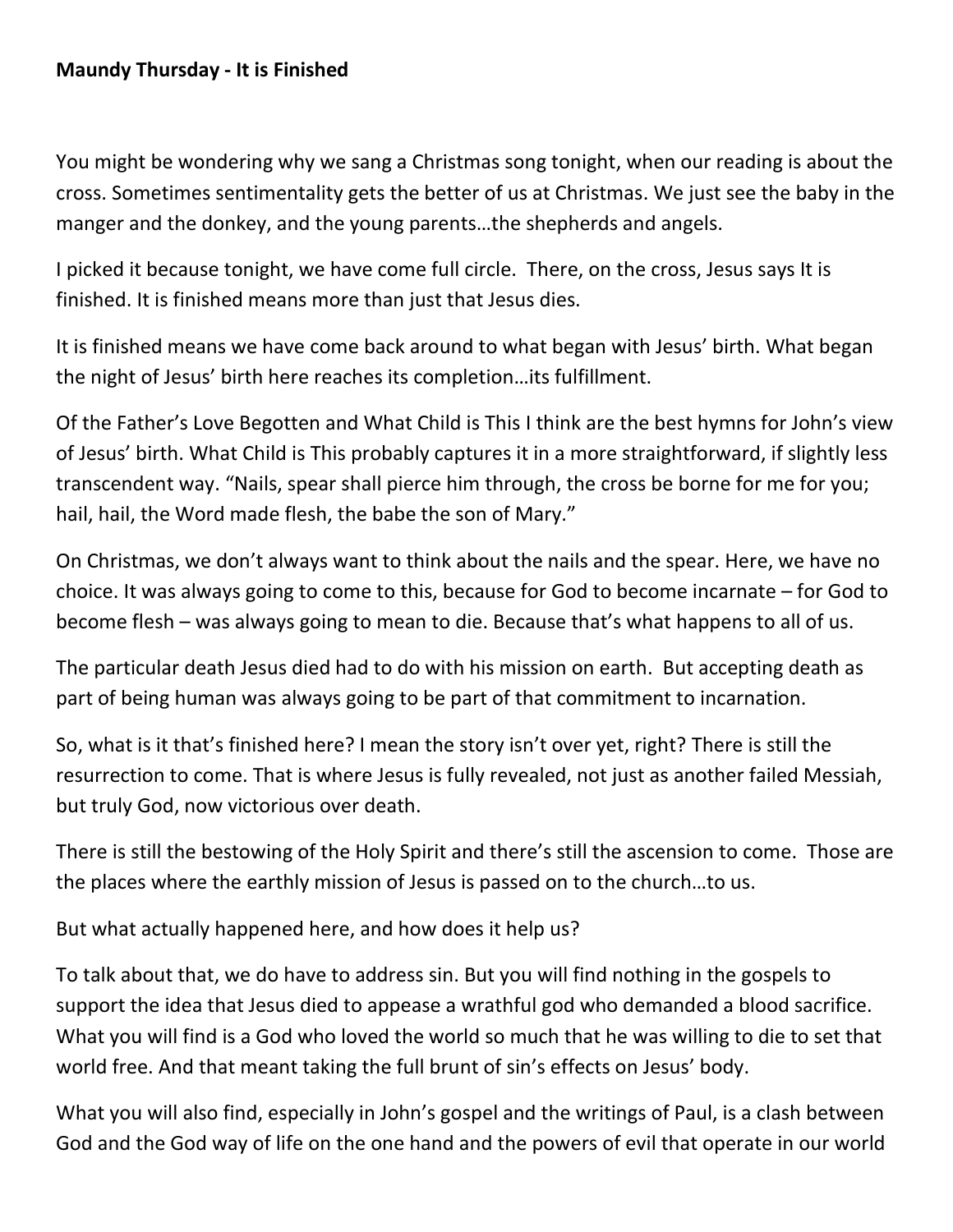on the other. Sin is less about a list of things we've done wrong, and more about how those powers keep us captive…forces both within us and outside of us.

On Palm Sunday, we talked about the different kinds of kingdoms and different kinds of kings. The kings that have so often ruled on earth have ruled by power over others and violence and oppressive systems. Those systems bind everyone – including those who are actually in power.

Jesus let those oppressive powers do their worst to him. Bound to the world by the same flesh we all are, he willingly let the powers of evil put him to death. And when he went willingly to his death, he exhausted the power of evil and death. He said to Pontius Pilate, you have no power over me. I choose my path. With that, Pilate's hand is trumped.

In John's gospel, Jesus doesn't die on the day of Passover like he does in the other gospels. He dies the day before – the day of preparation. To some extent, that doesn't matter too much. Jesus himself placed his death at the time of Passover for a very specific reason. Passover was equated with freedom.

The day of preparation is the day the lambs to be used for Passover are to be slaughtered. The way John tells the story makes it crystal clear that Jesus is now that Passover lamb. So let's think about Passover and that lamb.

When God was preparing to lead Moses and Israel out of slavery, the 10<sup>th</sup> plague...the death of the firstborn was visited upon Egypt.

The plague would finally get Pharaoh to relent and let the people go. Before the night of death, the Hebrews were to slaughter a lamb and smear its blood over their doorways.

The plague of death would then pass over the homes with the lamb's blood.

That event…that plague on Egypt then opened the way to freedom for Israel. The placement of Jesus' death at Passover, and particularly at the time the lambs were to be slaughtered makes it clear that Jesus' death is about freedom. It's about freedom from the powers of evil that enslave God's good creation…the powers that enslave us.

That freedom itself is won when Jesus willingly confronts the powers of evil and lets them kill him. It's in that sense Jesus died in our place – not to appease an angry god but to take away the power of a violent and bloodthirsty world that seeks to bring death to all creation. The cross was born for me…for you…to break the chains of evil and death.

This is a cosmic battle that we can at best only understand vaguely. How it helps us is hinted at at the end of this scene. Jesus gave up his spirit.